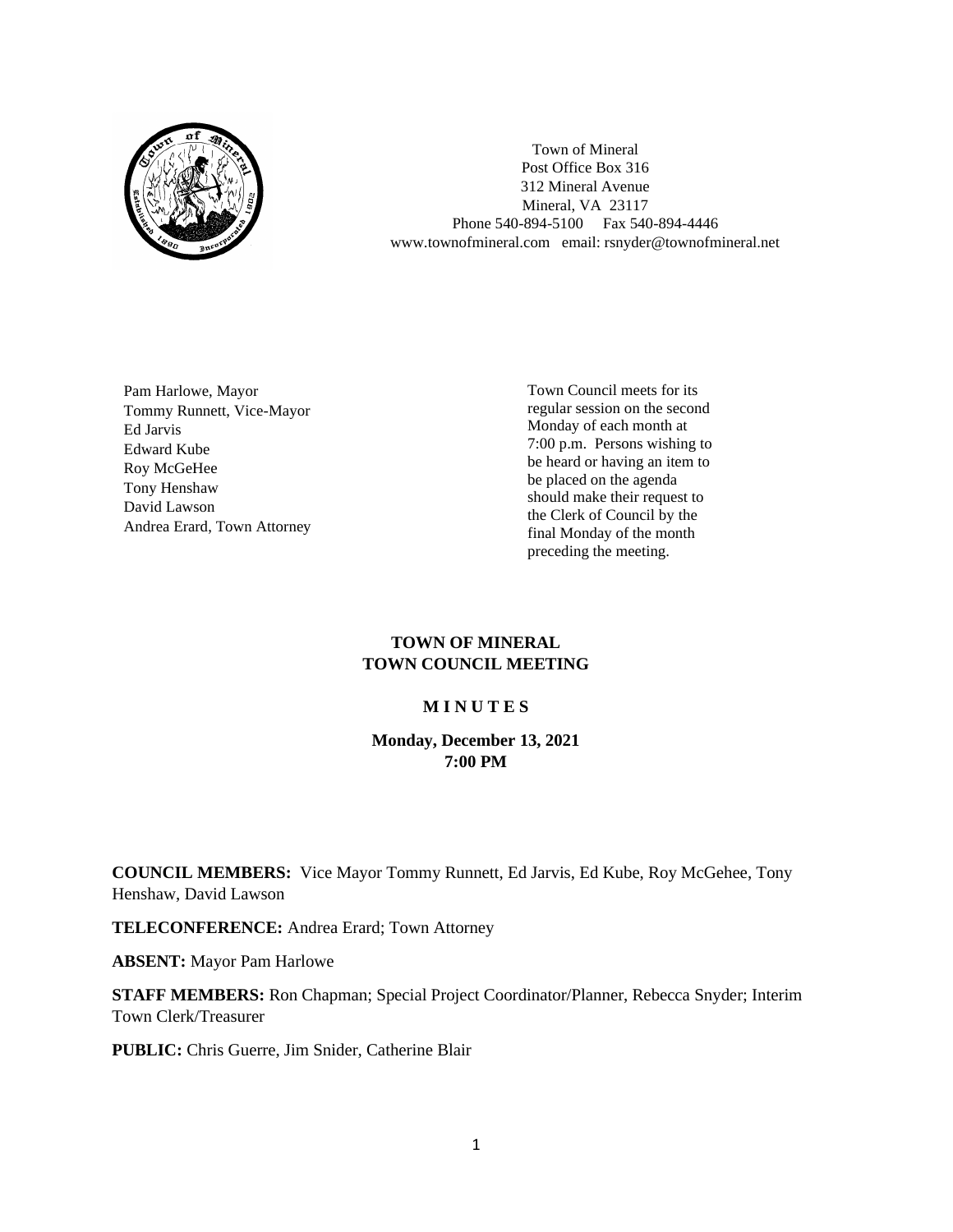## **Town of Mineral Council Meeting**

The Vice Mayor opened the session with the Pledge of Allegiance. The floor was opened for Public Comment.

Chris Guerre thanked the Town for handling the stop sign at E. Lee and Cecelia. He mentioned the condition of a derelict house at 98 St. Cecelia Avenue, creating issues and safety concerns such as vermin and vultures surrounding the residence. He further mentioned that the dumpster at Luck Field is being used by residents and not being emptied, causing an eye sore and unsanitary conditions. Mr. Guerre also addressed the response to an earlier submission to Council, provided by the Town attorney in which he states facts were "intentionally misrepresented".

There were no other speakers, Vice Mayor Runnett closed the public comment section.

**Motion was made by Mr. Kube to approve the agenda. Seconded by Mr. McGehee. Motion was passed with a unanimous vote.**

| Tommy Runnett – yes | <b>Roy McGehee - yes</b>  |
|---------------------|---------------------------|
| Ed Jarvis- yes      | <b>Tony Henshaw - yes</b> |
| Ed Kube- yes        | David Lawson – yes        |

**Motion was made by Mr. Lawson to approve the December Bills to be Paid. Seconded by Mr. Henshaw. Motion was passed with a unanimous vote.**

| <b>Tommy Runnett – yes</b> | <b>Roy McGehee - yes</b>  |  |
|----------------------------|---------------------------|--|
| Ed Jarvis- yes             | <b>Tony Henshaw - yes</b> |  |
| Ed Kube- yes               | David Lawson – yes        |  |

Discussion was had regarding Tax Tickets, and the date payment would be required before late fees are assessed. It was proposed that we have a Public Hearing to amend the due date of the taxes. Mr. Lawson suggested that we amend the date that late fees are assessed, and not change the due date, allowing a longer grace period. At the advice of the Attorney, it was decided that is not an option.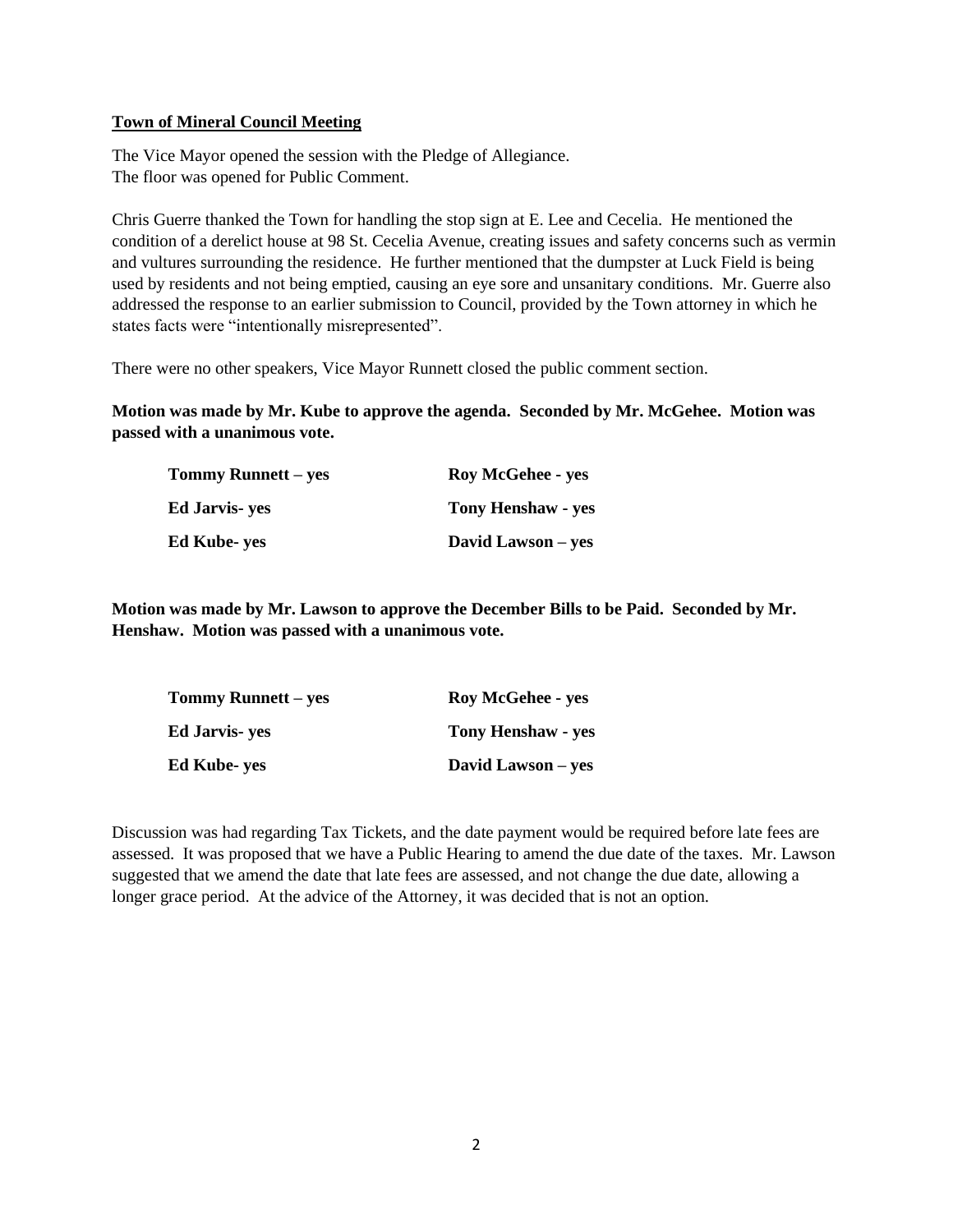**Motion was made by Mr. Kube to approve a Public Hearing regarding a change to the due date of taxes for this year only. Seconded by Mr. Jarvis. Motion was passed (4-1-1).**

| Tommy Runnett – yes | <b>Roy McGehee</b> – yes        |
|---------------------|---------------------------------|
| Ed Jarvis – yes     | David Lawson – no               |
| Ed Kube - yes       | <b>Tony Henshaw - abstained</b> |

**Audit Committee Report:** Mr. Kube reported that they are addressing the four issues reported by the audit. The employee handbook should be ready for September.

**Beautification Committee Report:** Mr. Kube reported that next year he would like to see all of the Snowflakes used and to potentially add more.

**Cemetery Committee Report:** Vice Mayor Runnett reported that pre-holiday clean up has been completed by Lewis Keller. He also reported that the trimming of overgrowth was being completed.

**Communications Committee Report:** It was reported by Ron Chapman that the website updates were still in progress and that his first training session with the developer had been completed. The Zoom Conference Room is scheduled to be online and operable before the January meeting.

**Personnel Committee Report:** Mr. Kube mentioned the need to review and adopt the new Employee Handbook and would like Council to review the existing version and compare with the proposed version in order to adopt a new Policy in the near future. Mr. Lawson proposed to Council adoption of the existing State Holiday Schedule as the Holiday Schedule for Town Employees. It was also reported that both the Town Manager and Town Clerk/Treasurer employment opportunities have been listed.

**Motion was made be Mr. Lawson to adopt the 2022 State Holiday Schedule. Seconded by Mr. Henshaw. Motion was passed (5-1).**

| <b>Tommy Runnett</b> – yes | Tony Henshaw – yes |
|----------------------------|--------------------|
| <b>Ed Jarvis</b> – yes     | David Lawson – Yes |
| <b>Roy McGehee</b> – yes   | Ed Kube - no       |